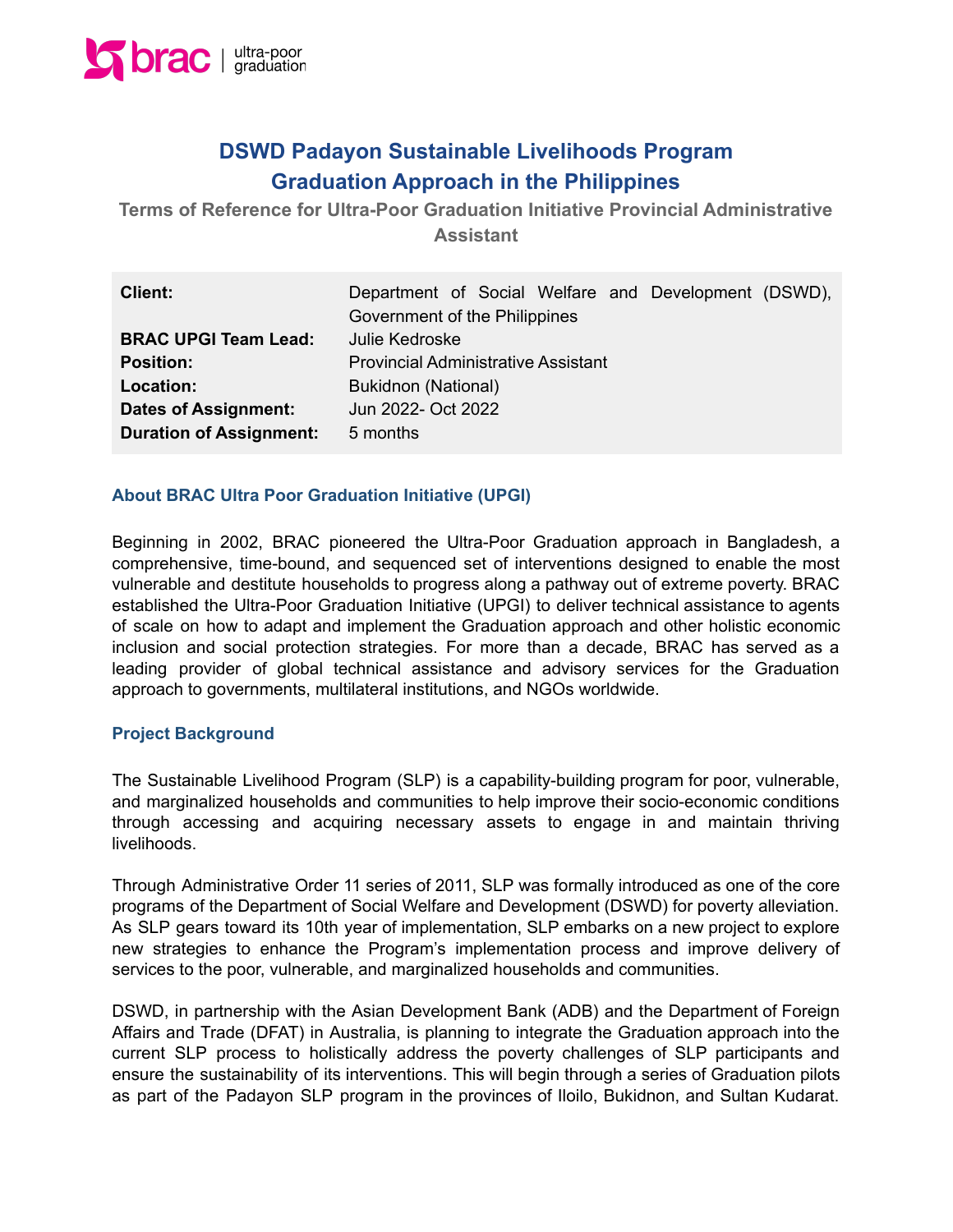

The program will provide a set of holistic interventions as an additional support mechanism for SLP participants. This will complement the Department's efforts to strengthen delivery of the Pantawid Pamilyang Pilipino Program (4Ps). In the post-COVID context, the integration of the Graduation approach will benefit and strengthen the resilience of the poor and vulnerable households whose employment and income have been adversely affected by the shut-down of most economic activities, travel restrictions, and social distancing requirements.

## **BRAC UPGI's Technical Assistance Role**

To support DSWD's implementation of the Graduation approach, BRAC UPGI will deliver advisory support, building on the experience of prior projects that successfully utilized the Graduation approach to provide comprehensive support to households living in extreme poverty in the targeted provinces. BRAC UPGI's technical assistance will focus on four key areas: 1) pre-implementation, 2) social preparation of Graduation participants, 3) resource mobilization, and 4) project implementation and monitoring.

#### **Scope of Work**

The Provincial Administrative Assistant is a support function that is designed to support the Provincial Coordinator and the field team with the execution of administrative activities at the provincial level. Specific activities include:

- 1. Assist team operations, including scheduling and preparing for team meetings and events, note-taking, and organizing team activities;
- 2. Coordinate with relevant finance and administrative focal points to support the Provincial Coordinator for project expense reporting, payment invoicing, and financial report processing;
- 3. Support human resource management in his/her province through leave management and personnel records management, among others;
- 4. Provide logistical support and coordination for visitors, including DSWD staff, partners of the project, and others as necessary;
- 5. Assist the Provincial Coordinator in preparation of documents, reports, and briefing materials at the provincial level for staff and partners such as DSWD and ADB;
- 6. Support Provincial Coordinator in liaising with local government unit and barangay;
- 7. Maintain office operations and handle office communications with external partners such as local partners, vendors, trainers, etc; and
- 8. Perform other related duties as assigned.

## **Qualifications**

- Minimum of 1 year of work experience as an office assistant or in another relevant administrative role;
- Bachelor's degree;
- Proficient in computer skills, including Microsoft Office Suite (Word and Excel) required;